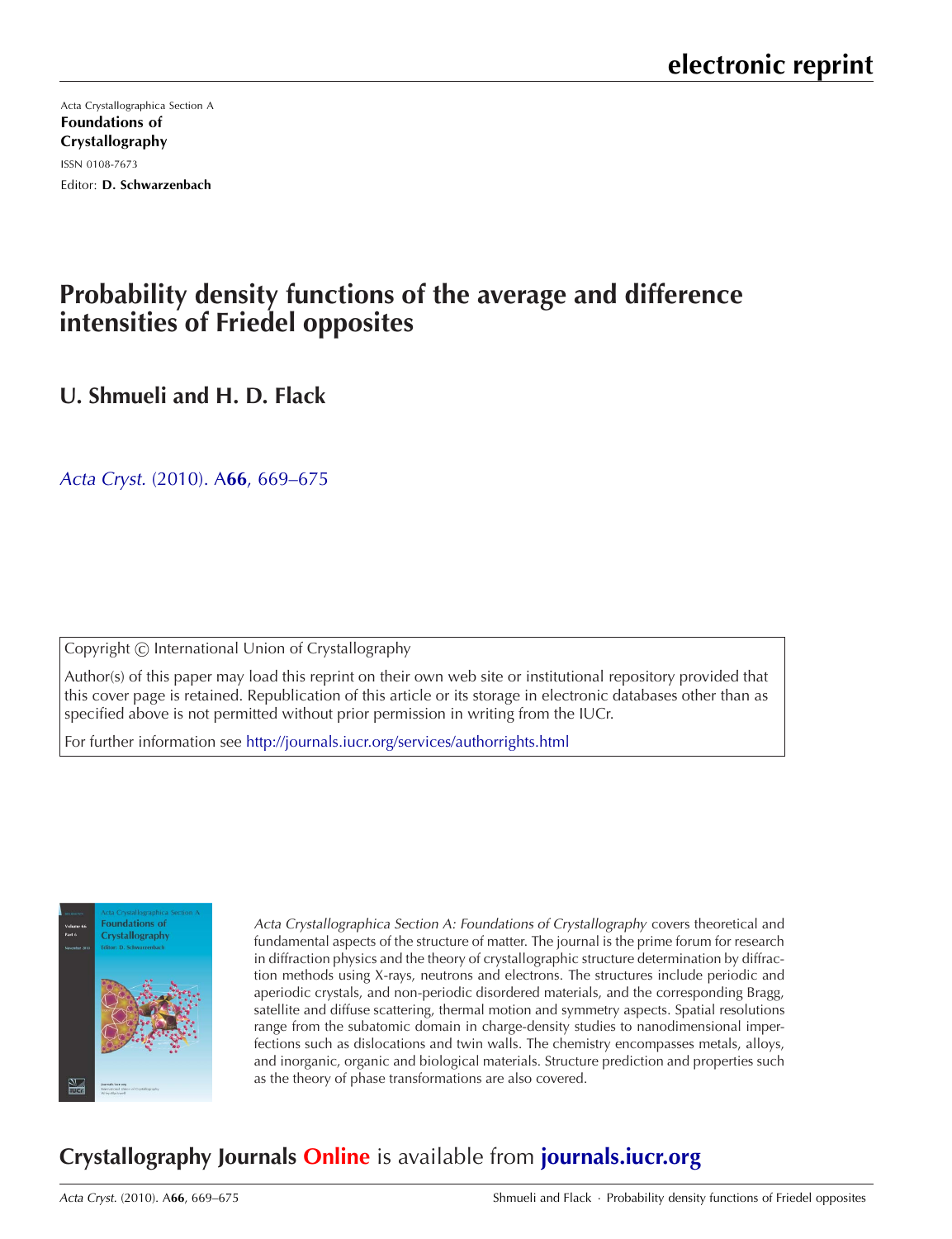Acta Crystallographica Section A Foundations of Crystallography

ISSN 0108-7673

Received 10 June 2010 Accepted 7 September 2010

# Probability density functions of the average and difference intensities of Friedel opposites

U. Shmueli<sup>a\*</sup> and H. D. Flack<sup>b</sup>

<sup>a</sup>School of Chemistry, Tel Aviv University, 69978 Tel Aviv, Israel, and <sup>b</sup>Département de Chimie Minérale, Analytique et Appliquée, Faculté des Sciences, Université de Genève, Switzerland. Correspondence e-mail: ushmueli@post.tau.ac.il

Trigonometric series for the average  $(A)$  and difference  $(D)$  intensities of Friedel opposites were carefully rederived and were normalized to minimize their dependence on  $\sin(\vartheta)/\lambda$ . Probability density functions (hereafter p.d.f.s) of these series were then derived by the Fourier method [Shmueli, Weiss, Kiefer & Wilson (1984). Acta Cryst. A40, 651–660] and their expressions, which admit any chemical composition of the unit-cell contents, were obtained for the space group  $P1$ . Histograms of A and D were then calculated for an assumed randomstructure model and for 3135 Friedel pairs of a published solved crystal structure, and were compared with the p.d.f.s after the latter were scaled up to the histograms. Good agreement was obtained for the random-structure model and a qualitative one for the published solved structure. The results indicate that the residual discrepancy is mainly due to the presumed statistical independence of the p.d.f.'s characteristic function on the contributions of the interatomic vectors.

 $\odot$  2010 International Union of Crystallography Printed in Singapore – all rights reserved

## 1. Introduction

Examination of the distribution of the Bragg reflection intensities can be useful at various stages of structure analysis. The most widely used application is the comparison of the distribution of normalized observed intensities with the theoretical ones for space groups  $P1$  and  $P1$  (Wilson, 1949). The objective is to determine whether the space group of the unknown crystal is centrosymmetric or non-centrosymmetric. The theoretical distributions of Wilson (1949) have been derived on the basis of a large number of identical atoms in the triclinic system, ignoring the effect of resonant scattering and using the central limit theorem. In practice, erroneous indications of whether the structure is centrosymmetric or noncentrosymmetric often occur. Shmueli & Weiss (1995) have presented techniques to overcome the limitations of Wilson statistics, but practical applications have been limited. Moreover, the enigma that pseudo-centrosymmetric structures nevertheless give reliable indications of the Flack (1983) parameter led Flack & Shmueli (2007) to investigate the first and second moments of the intensity distributions of the average and difference of the Friedel opposites. This analysis resolved the enigma and resulted in Shmueli et al. (2008) investigating the effect of point-group symmetry and lattice centering on these moments. However, for the crucial step of determining whether an unknown crystal is centrosymmetric or non-centrosymmetric, the full probability distribution of intensity or, better, of the average and difference intensities of Friedel opposites free of the assumptions of Wilson (1949) are

required. The present paper makes an important contribution to the solution of this problem.

Parthasarathy & Srinivasan (1964), Parthasarathy (1967) and Srinivasan & Parthasarathy (1976) have undertaken to calculate the probability distribution of Bijvoet differences, the expectation values of Bijvoet ratios and various other functions associated with the effect of resonant scattering on Friedel differences. However, their starting models of the compounds always assume that there are  $P$  resonant atoms of the same chemical element along with Q non-resonant atoms. Q is taken to be large leading to ideal probability distributions for the non-resonant atoms. This starting assumption severely limits the applicability of their results. One never finds the important factor  $(f_i f_j'' - f_j f_i'')$  appearing in their work, although it does occur in those of Okaya & Pepinsky (1955), Rossmann & Arnold (2001) and Shmueli et al. (2008).

The present probabilistic treatment of the problem was carried out along the lines of that described by Shmueli & Weiss (1995). The obvious advantage of the probability density functions (p.d.f.s) derived in this work over those given by the above authors are that:

(i) our p.d.f.s take into account explicitly any chemical composition of the compound investigated, and

(ii) our p.d.f.s are exact and are thus applicable to compositions for which the central limit theorem (as implied in the Wilson, 1949, statistics and used by the above authors) breaks down.

These p.d.f.s are compared with simulated distributions of the average and difference of the intensities of Friedel opposites,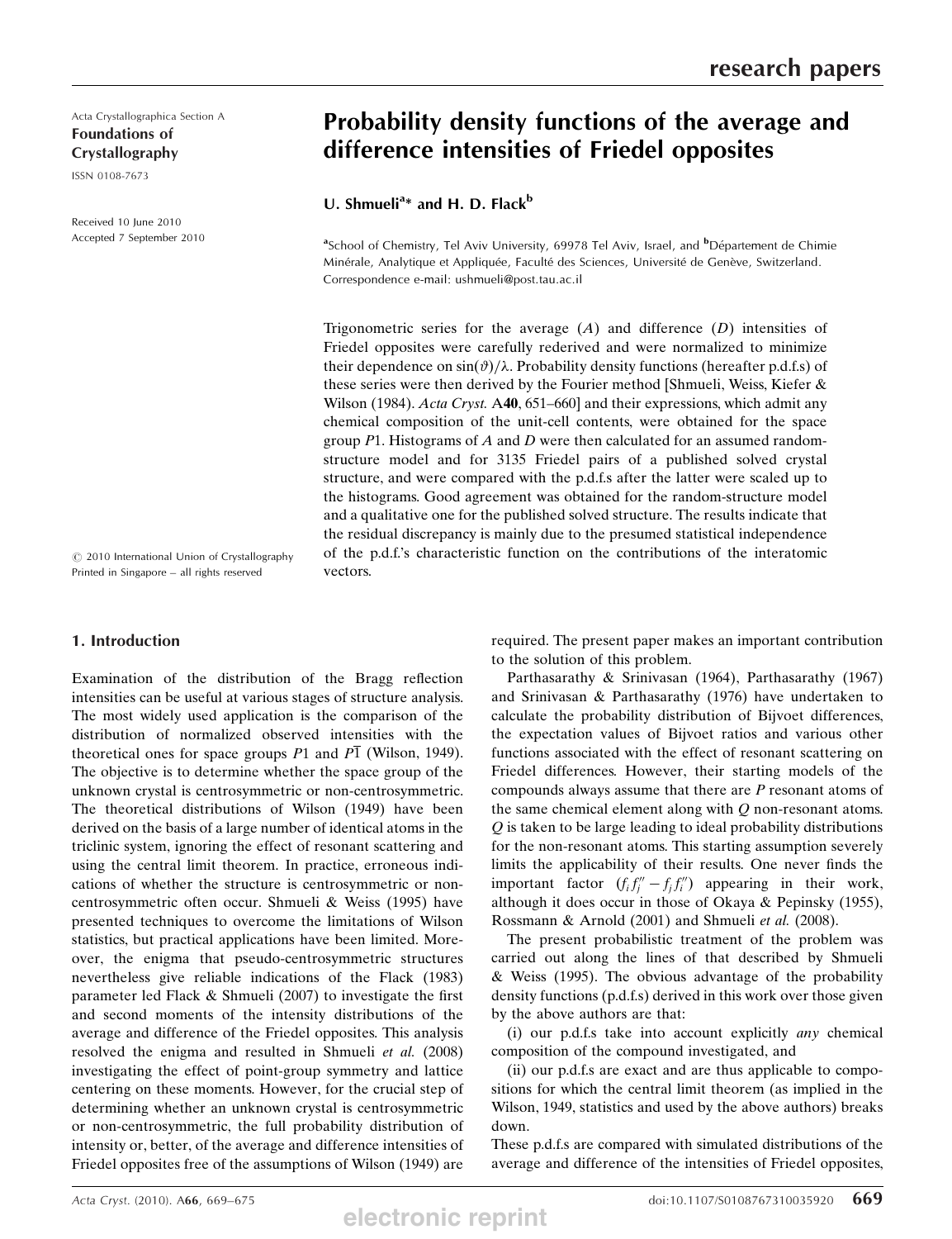as well as with such distributions based on explicitly calculated quantities from published parameters of a solved crystal structure.

# 2. Preliminaries

It appears that the main prerequisites for the derivation of the p.d.f. of the average and difference of the intensities of Friedel opposites are convenient functional forms of these quantities. The expressions given by Okaya & Pepinsky (1955) and rederived later (e.g. Rossmann & Arnold, 2001), in their studies of the influence of resonant scattering on the Patterson function, seem to be eminently suitable. For the sake of completeness, they will be rederived here for the space group P1. We have

$$
|F(\mathbf{h})|^2 = F(\mathbf{h})F^*(\mathbf{h})
$$
  
\n
$$
= \sum_{i=1}^N (f_i + if_i'') \exp(2\pi i \mathbf{h} \cdot \mathbf{r}_i) \sum_{j=1}^N (f_j - if_j'') \exp(-2\pi i \mathbf{h} \cdot \mathbf{r}_j)
$$
  
\n
$$
= \sum_{i=1}^N \sum_{j=1}^N [(f_i f_j + f_i'' f_j'') - i(f_i f_j'' - f_i'' f_j)] \exp[2\pi i \mathbf{h} \cdot (\mathbf{r}_i - \mathbf{r}_j)],
$$
  
\n(1)

where  $f_i$  and  $f_j$  include the real parts of the resonant-scattering contribution. The components of the atomic scattering factor also include the displacement parameters.

Since  $|F(\mathbf{h})|^2$  is of necessity real, we take the real parts of equation (1). This leads to

$$
|F(\mathbf{h})|^2 = \sum_{i=1}^N \sum_{j=1}^N [(f_i f_j + f_i'' f_j'') \cos[2\pi \mathbf{h} \cdot (\mathbf{r}_i - \mathbf{r}_j)]
$$
  
+ 
$$
\sum_{i=1}^N \sum_{j=1}^N (f_i f_j'' - f_i'' f_j) \sin[2\pi \mathbf{h} \cdot (\mathbf{r}_i - \mathbf{r}_j)]
$$
 (2)

and since only the sine term in equation (2) changes sign as h changes its sign

$$
|F(-\mathbf{h})|^2 = \sum_{i=1}^N \sum_{j=1}^N [(f_i f_j + f_i'' f_j'') \cos[2\pi \mathbf{h} \cdot (\mathbf{r}_i - \mathbf{r}_j)]
$$
  

$$
- \sum_{i=1}^N \sum_{j=1}^N (f_i f_j'' - f_i'' f_j) \sin[2\pi \mathbf{h} \cdot (\mathbf{r}_i - \mathbf{r}_j)].
$$
 (3)

The average reduced intensity of Friedel opposites is now given by

$$
A_F(\mathbf{h}) = \frac{1}{2} [ |F(\mathbf{h})|^2 + |F(-\mathbf{h})|^2 ]
$$
  
= 
$$
\sum_{i=1}^N \sum_{j=1}^N (f_i f_j + f_i'' f_j'') \cos[2\pi \mathbf{h} \cdot (\mathbf{r}_i - \mathbf{r}_j)]
$$
 (4)

and the difference reduced intensity by

$$
D_F(\mathbf{h}) = |F(\mathbf{h})|^2 - |F(-\mathbf{h})|^2
$$
  
= 
$$
2 \sum_{i=1}^{N} \sum_{j=1}^{N} (f_i f_j'' - f_i'' f_j) \sin[2\pi \mathbf{h} \cdot (\mathbf{r}_i - \mathbf{r}_j)].
$$
 (5)

Equation (5) is the expression given by Okaya & Pepinsky (1955). In the following we normalize the above expressions to remove as far as possible the variation of the free-electron atomic scattering factors and the Debye–Waller factors with  $\sin(\vartheta)/\lambda$ , as is common in all direct methods for the solution of crystal structures. To normalize  $A_F$  and  $D_F$  we may divide the real and imaginary parts of the scattering factor with  $\sqrt{\Sigma}$ , where Wilson's  $\Sigma$  is given by

$$
\Sigma = \sum_{i} (f_i^2 + f_i'^2) \tag{6}
$$

and equals the mean value of  $A_F$  (Flack & Shmueli, 2007). We hence come to

$$
A_E = A_F / \Sigma \tag{7}
$$

$$
D_E = D_F / \Sigma \tag{8}
$$

for the space group  $P1$ . It is necessary to make some comment on this choice of normalization. It is known to work well for the calculation of  $A_E$ . For the normalization of  $D_F$  it is not possible to use  $\langle D_F \rangle$  as the latter is zero. The obvious second choice is to use  $\langle D_F^2 \rangle^{1/2}$  as the normalization factor in the denominator. For measured intensities this can lead to difficulties as often the values of  $|D_{obs}|$  are subject to large uncertainty and, as shown by Flack et al. (2010), frequently  $|D_{\text{obs}}|$  are considerably overestimated. Flack *et al.* (2010) convincingly demonstrated that the values of D have a different dependence on  $\sin(\theta)/\lambda$  than the values of A. As a consequence, in one practical application Flack et al. (2010) preferred to first normalize the value of  $D$ , as given by equation (8), and then apply an additional correction which allowed for the different dependence on  $\sin(\vartheta)/\lambda$  of the values of  $D$  from the values of  $A$ . In writing equation  $(8)$  this additional correction has been omitted and allows  $A_E$  and  $D_E$  to be written in terms of  $|E(\mathbf{h})|$  and  $|E(-\mathbf{h})|$ , as given below.

In this paper  $A_E$  and  $D_E$  hence refer to the normalized average and difference reduced intensities of Friedel opposites, and since for the space group  $P1$  the order of the isotropy subgroup (e.g. Shmueli et al., 2008) equals unity, they can be defined as

$$
A_E = \frac{1}{2} (|E(\mathbf{h})|^2 + |E(-\mathbf{h})|^2)
$$
\n(9)

$$
D_E = |E(\mathbf{h})|^2 - |E(-\mathbf{h})|^2, \tag{10}
$$

where  $E(\mathbf{h})$  is the normalized structure factor of reflection  $\mathbf{h}$ .

We wish to express equations  $(4)$ – $(8)$  more concisely taking care of the diagonal terms *ii* and the related off-diagonal terms ij and ji. We write  $L_{ii}$  to mean a run of values over the lower off-diagonal triangle of a square  $N \times N$  matrix with elements ij.  $L_{ii}$  will be used in sums and products such as

$$
\sum_{L_{ij}} \equiv \sum_{i=2}^{N} \sum_{j=1}^{i-1}
$$
 and 
$$
\prod_{L_{ij}} \equiv \prod_{i=2}^{N} \prod_{j=1}^{i-1}.
$$

Let also  $\mathbf{R}_{ij} \equiv \mathbf{r}_i - \mathbf{r}_j$ .

To rewrite equations (7) and (8), let

$$
a_{ij} \equiv (f_i f_j + f_i'' f_j'') / \Sigma \tag{11}
$$

and

$$
d_{ij} \equiv (f_i f_j'' - f_j f_i'') / \Sigma. \tag{12}
$$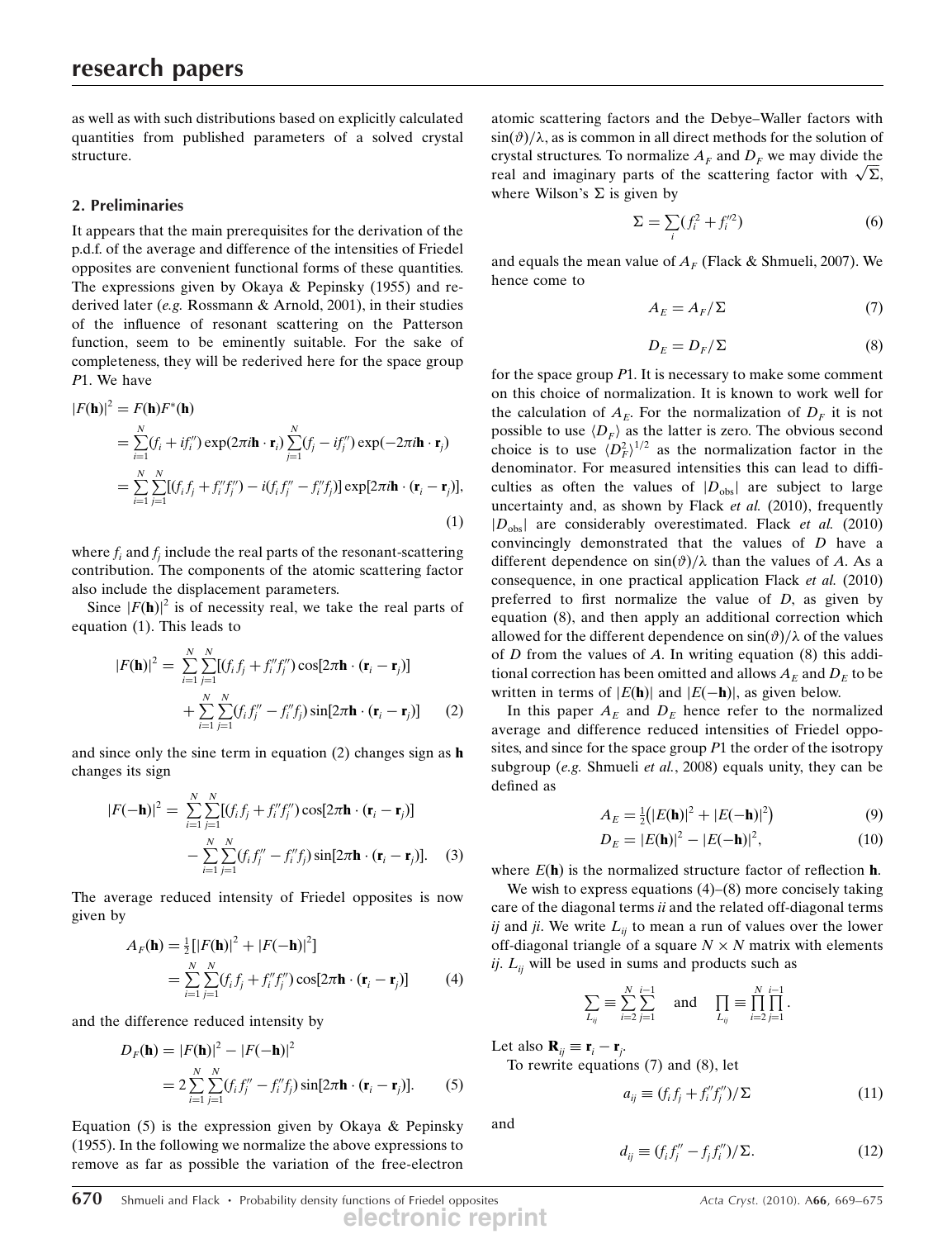For  $A_E(\mathbf{h})$ ,  $a_{ij} = a_{ji}$  and  $\cos(2\pi \mathbf{h} \cdot \mathbf{R}_{ij}) = \cos(2\pi \mathbf{h} \cdot \mathbf{R}_{ji})$ . Therefore, the matrix  $||a_{ij} \cos(2\pi \mathbf{h} \cdot \mathbf{R}_{ij})||$  is symmetric. However,

$$
\sum_{i=1}^{N} a_{ii} = \sum_{i=1}^{N} (f_i^2 + f_i'^2) / \Sigma = 1
$$

and therefore

$$
A_E(\mathbf{h}) = 1 + 2 \sum_{L_{ij}} a_{ij} \cos(2\pi \mathbf{h} \cdot \mathbf{R}_{ij}).
$$
 (13)

For  $D_E(\mathbf{h})$ ,  $d_{ji} = -d_{ij}$  and  $\sin(2\pi \mathbf{h} \cdot \mathbf{R}_{ji}) = -\sin(2\pi \mathbf{h} \cdot \mathbf{R}_{ij}).$ Therefore,  $d_{ii}$  sin $(2\pi \mathbf{h} \cdot \mathbf{R}_{ii}) = d_{ii}$  sin $(2\pi \mathbf{h} \cdot \mathbf{R}_{ii})$  and the matrix  $||d_{ii} \sin(2\pi \mathbf{h} \cdot \mathbf{R}_{ii})||$  is symmetric, while all its terms on the main diagonal have a value of zero. Hence, also in view of equation (5)

$$
D_E(\mathbf{h}) = 4 \sum_{L_{ij}} d_{ij} \sin(2\pi \mathbf{h} \cdot \mathbf{R}_{ij}).
$$
 (14)

#### 3. The p.d.f. of  $A_F$  and its characteristic function

The expression for  $A<sub>E</sub>$ , to be used in explicit computations, is given by equation (13). However, in the calculation of the p.d.f. of  $A<sub>E</sub>$  we shall use the definition

$$
A'_E(\mathbf{h}) \equiv A_E(\mathbf{h}) - 1 = 2 \sum_{L_{ij}} a_{ij} \cos(2\pi \mathbf{h} \cdot \mathbf{R}_{ij}).
$$
 (15)

It is seen from equations (15) and (11), and the fact that  $a_{ii} > 0$ , that the maximum possible value of  $A'_E$  is

$$
A'_E(\max) = 2 \sum_{L_{ij}} a_{ij}.\tag{16}
$$

Hence, the probability of finding  $A'_E(\mathbf{h})$  outside the range  $[-A'_E(\text{max}), A'_E(\text{max})]$  is zero. The p.d.f. of  $A'_E$  (**h** omitted for simplicity) can therefore be expanded in a Fourier series within the range of its existence (Barakat, 1974; Shmueli et al., 1984).

The general form of the p.d.f. expressed as a Fourier series of  $A'_E$  can be written as

$$
p(A'_E) = \frac{1}{2A'_E(\text{max})} \sum_{k=-\infty}^{\infty} Q_k \exp\left(-\frac{\pi i k A'_E}{A'_E(\text{max})}\right) \tag{17}
$$

or

$$
p(A'_E) = \frac{\alpha}{2} \sum_{k=-\infty}^{\infty} Q_k \exp(-\pi i k \alpha A'_E),
$$
 (18)

where  $\alpha = 1/A'_E$ (max). From the basic Fourier theory the coefficients  $Q_k$  are given by

$$
Q_k = \int_{-A'_E(\text{max})}^{A'_E(\text{max})} p(A'_E) \exp(\pi i k \alpha A'_E) dA'_E.
$$
 (19)

Since  $p(A'_E)$  vanishes outside the interval  $[-A'_E$ (max),  $A'_E$ (max)], the integration limits in equation (19) may be replaced by  $\pm \infty$  without loss of generality (Shmueli & Weiss, 1995). We thus have

$$
Q_k = \int_{-\infty}^{\infty} p(A'_E) \exp(\pi i k \alpha A'_E) dA'_E.
$$
 (20)

If we define, as is customary, the expected value of a function  $f(x)$  as

$$
E(f) = \int_{-\infty}^{\infty} f(x)p(x) \, \mathrm{d}x \equiv \langle f \rangle,
$$

the coefficient  $Q_k$  is the expected value of the exponential in equation (20) which can be written as

$$
Q_k = \langle \exp(\pi i k \alpha A'_E) \rangle \tag{21}
$$

$$
= \left\langle \exp \left[ 2\pi i k \alpha \sum_{L_{ij}} a_{ij} \cos(2\pi \mathbf{h} \cdot \mathbf{R}_{ij}) \right] \right\rangle \tag{22}
$$

$$
= \left\langle \prod_{L_{ij}} \exp(2\pi i k \alpha a_{ij} \cos \varphi_{ij}) \right\rangle \tag{23}
$$

$$
= \prod_{L_{ij}} \langle \exp(2\pi i k \alpha a_{ij} \cos \varphi_{ij}) \rangle \tag{24}
$$

$$
= \prod_{L_{ij}} \langle \exp(2\pi i k \alpha a_{ij} \cos \varphi) \rangle \tag{25}
$$

$$
= \prod_{L_{ij}} (1/2\pi) \int_{-\pi}^{\pi} \exp(2\pi i k \alpha a_{ij} \cos \varphi) d\varphi
$$
 (26)

$$
=\prod_{L_{ij}}J_0(2\pi k\alpha a_{ij}).
$$
\n(27)

Equation (21) is the characteristic function of the p.d.f. of  $A'_E$ at the point  $\pi k \alpha$  (e.g. Shmueli & Weiss, 1995), which was simplified to equation (27) thanks to two assumptions to be mentioned below. Equation (22) is obtained from equation (21) by inserting the expression for  $A'_E$  from equation (15). Since only the fractional part of  $\mathbf{h} \cdot \mathbf{R}_{ij}$  is relevant, the argument of the cosine in equation (22) is replaced by the angle  $\varphi_{ii}$ , which exists somewhere in the  $[0, 2\pi]$  interval. Since the complex exponentials in equation (23), also depending on the various interatomic vectors  $\mathbf{R}_{ij}$  in the lower off-diagonal triangle, are assumed to be independent, the average of the product in equation (23) is replaced with a product of the averages in equation (24). Since the fractional part of  $\mathbf{h} \cdot \mathbf{R}_{ii}$  is assumed to be uniform in the [0, 1] interval, this implies the uniformity of  $\varphi_{ii}$  in the [0, 2 $\pi$ ] interval and the indices *ij* on  $\varphi$ are therefore omitted in equation (25). The integral in equation (26) is just a representation of the Bessel function of zero order and of the first kind (e.g. Abramowitz & Stegun, 1972) which appears in equation (27).

If we now insert equation (27) into equation (18), the p.d.f. of  $A'_E$  becomes

$$
p(A'_E) = \frac{\alpha}{2} \sum_{k=-\infty}^{\infty} \left[ \prod_{L_{ij}} J_0(2\pi k \alpha a_{ij}) \right] \exp(-\pi i k \alpha A'_E). \tag{28}
$$

Since for  $k = 0$  the argument of  $J_0$  is zero, this term contributes  $J_0(0) = 1$ . Since  $J_0(-x) = J_0(x)$ , then  $Q_{-k} = Q_k$ . Further,  $\exp(-\pi i k \alpha A_E') + \exp(\pi i k \alpha A_E') = 2 \cos(\pi k \alpha A_E')$  and equation (28) therefore simplifies to

Acta Cryst. (2010). A66, 669–675 Shmueli and Flack  $\cdot$  Probability density functions of Friedel opposites 671 **electronic reprint**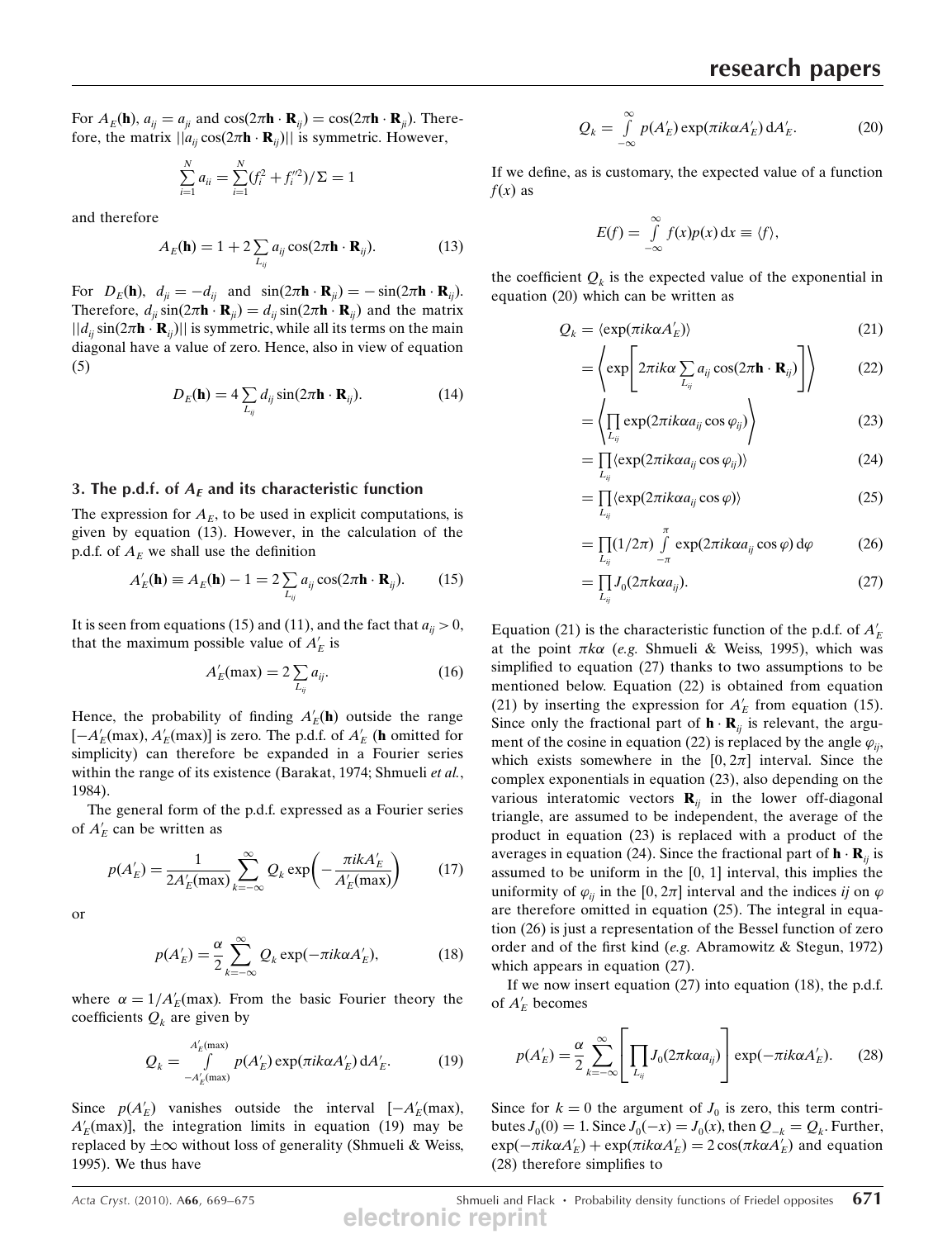$$
p(A'_E) = \frac{\alpha}{2} \left\{ 1 + 2 \sum_{k=1}^{\infty} \left[ \prod_{L_{ij}} J_0(2\pi k \alpha a_{ij}) \right] \cos(\pi k \alpha A'_E) \right\}.
$$
 (29)

Finally, since  $p(A'_E) = p(-A'_E)$ , we find the required p.d.f.  $p(|A'_E|)$  as

$$
p(|A'_E|) = \alpha \left\{ 1 + 2 \sum_{k=1}^{\infty} \left[ \prod_{L_{ij}} J_0(2\pi k \alpha a_{ij}) \right] \cos(\pi k \alpha |A'_E|) \right\}.
$$
 (30)

It is interesting to point out that the p.d.f.  $p(|A'_E|)$  has the same functional form as the p.d.f. of  $|E|$  for the centrosymmetric space group P1 [cf. equation (5.1.9) in Shmueli & Weiss, 1995]. The reason for this is a similar functional form of  $A'_E$  in equation (15) to that of the expression for the normalized structure factor, E. The coefficients and their meaning are of course entirely different.

### 4. The p.d.f. of  $D<sub>F</sub>$  and its characteristic function

It is seen from equation (14), upon taking the absolute magnitude of  $d_{ii}$ , that the maximum possible value of  $D_E(\mathbf{h})$  is

$$
D_E(\max) = 4 \sum_{L_{ij}} |d_{ij}|.
$$
 (31)

Similar to the case of  $A'_E$ , the probability of finding  $D_E(\mathbf{h})$ outside the range  $[-D_E(\text{max}), D_E(\text{max})]$  is zero. The p.d.f. of  $D<sub>E</sub>$  (h omitted for simplicity) can therefore be expanded in a Fourier series within the range of its existence (Barakat, 1974; Shmueli et al., 1984).

The general form of the p.d.f. expressed as a Fourier series of  $D<sub>E</sub>$  can be written as

$$
p(D_E) = \frac{1}{2D_E(\text{max})} \sum_{k=-\infty}^{\infty} C_k \exp\left(-\frac{\pi i k D_E}{D_E(\text{max})}\right) \tag{32}
$$

or

$$
p(D_E) = \frac{\delta}{2} \sum_{k=-\infty}^{\infty} C_k \exp(-\pi i k \delta D_E),
$$
 (33)

where  $\delta = 1/D_E(\text{max})$ . In analogy with equation (21) the characteristic function of the p.d.f. of  $D<sub>E</sub>$  is

$$
C_k = \langle \exp(\pi ik \delta D_E). \tag{34}
$$

The subsequent derivation is exactly analogous to the derivation of the p.d.f. of  $A'_E$ . It differs in that  $d_{ij}$  replaces  $a_{ij}$ ,  $\delta$ replaces  $\alpha$  and  $D_E$  replaces  $A'_E$ . The interpretation of the average [analogous to equation (26)] as a Bessel function  $J_0(x)$ follows from the relation

$$
J_0(x) = \frac{1}{2\pi} \int_{-\pi}^{\pi} \exp(ix \cos \theta) d\theta = \frac{1}{2\pi} \int_{-\pi}^{\pi} \exp(ix \sin \theta) d\theta,
$$

which is readily derived from the generating function of Bessel functions of the first kind (e.g. Abramowitz & Stegun, 1972). The intermediate result for  $p(D<sub>E</sub>)$  is

$$
p(D_E) = \frac{\delta}{2} \sum_{k=-\infty}^{\infty} \left[ \prod_{L_{ij}} J_0(4\pi k \delta d_{ij}) \right] \exp(-\pi i k \delta D_E). \tag{35}
$$

Since for  $k = 0$  the argument of  $J_0$  is zero, this term contributes  $J_0(0) = 1$ . Since  $J_0(-x) = J_0(x)$ , we have  $C_{-k} = C_k$ . Further,  $\exp(-\pi i k \delta D_E) + \exp(\pi i k \delta D_E) = 2 \cos(\pi k \delta D_E)$  and equation (35) therefore simplifies to

$$
p(D_E) = \frac{\delta}{2} \left\{ 1 + 2 \sum_{k=1}^{\infty} \left[ \prod_{L_{ij}} J_0(4\pi k \delta d_{ij}) \right] \cos(\pi k \delta D_E) \right\}.
$$
 (36)

## 5. Methodology for comparison of the p.d.f.s with various histograms of  $A_F$  and  $D_F$

The above theoretical derivation is of interest for its own sake, however, it appears to be very important to find out to what extent these p.d.f.s of  $A'_E$  and  $D_E$  are meaningful when tested against data from a crystal belonging to the space group P1. The essence of such a study is the construction of various histograms of  $A_E$  and  $D_E$  and their comparison with the p.d.f.s of  $A'_E$  and  $D_E$ , respectively, when placed on the same scale. There are three distinct ways of creating the histograms of  $A<sub>E</sub>$ and  $D<sub>E</sub>$  described in the following subsections. Each provides a different way of comparing theory with experiment.

All the computations were programmed with GNU FORTRAN software, and the drawings were produced with the aid of the PGPLOT FORTRAN subroutine package. The discrepancy or agreement between the p.d.f.s and the histograms was computed as the conventional  $R$  factor defined as

$$
R=\frac{\sum_i |h_i-p_i|}{\sum_i h_i},
$$

where  $h_i$  is the height of the *i*th histogram bin and  $p_i$  is the value of the p.d.f. at the midpoint of the basis of the ith histogram bin. The  $R$  factors are given at the top of the figure boxes.

#### 5.1. Random-structure model

The histograms of  $A_E$  and  $D_E$  are produced by a simulation creating a set of structures each with a set of interatomic vectors generated randomly. This is achieved by assuming that the fractional part of the scalar product  $\mathbf{h} \cdot \mathbf{R}_{ii}$  in equations (13) and (14) is uniformly distributed on the [0, 1] range. In practice, each fractional part of  $\mathbf{h} \cdot \mathbf{R}_{ii}$  is produced by drawing separately a pseudo-random number based on a uniform distribution on the [0, 1] range. Each structure in the set produces one value each of  $A_E$  and  $D_E$ , and the multitude of structures results in the histogram. Normalized scattering factors were assumed to be independent of  $sin(\theta)/\lambda$  and were computed on the basis of the composition of the simulated structure. The p.d.f.s were only computed at the midpoints of the histogram bins. It is a multiple-structure single-reflection calculation. This is analogous to the fixed-index and random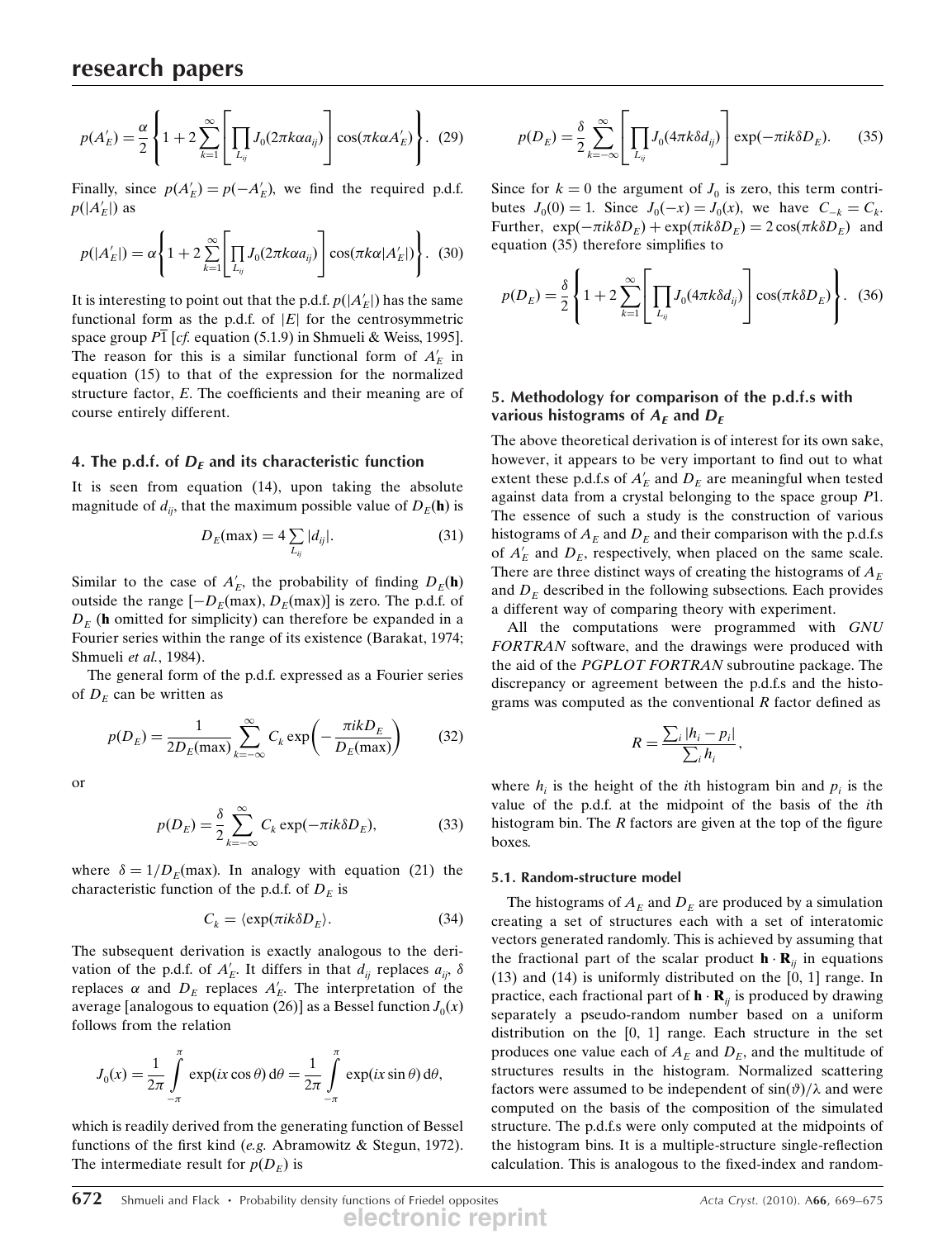position assumption underlying most direct methods (e.g. Giacovazzo, 1998).

For our tests of the random-structure model, the hypothetical P1 structure of composition  $U_2C_{19}$  measured with Cu Ka radiation was used. The computation of the scattering factors was carried out as indicated in *Appendix B* of Flack & Shmueli (2007). The computation of the  $|A_F|$  and  $D_F$  sums was carried out for 50 000 random structures from which the histograms were constructed and to which the p.d.f.s were scaled up.

The underlying assumptions for this simulation are the same as those used in the analytical derivation of the p.d.f.s in  $\S$ and 4. A reasonable agreement between the histograms and the p.d.f.s would confirm the analysis.

#### 5.2. Published crystal-structure model

The histograms of  $A_E$  and  $D_E$  are constructed from a published crystal structure. The atomic coordinates are taken from the literature and an overall isotropic displacement parameter was employed. It was taken as an average of all isotropic or equivalent isotropic displacement parameters of the atoms.  $A_F$  and  $D_F$  are calculated from the atomic coordinates using equations (13) and (14) for all Friedel pairs reported as having been observed, although the observed intensities themselves are not used. In spite of the normalization of  $A_F$  and  $D_F$  by equations (7) and (8), respectively, there remained some dependence on  $\sin(\vartheta)/\lambda$ , especially at low values of the diffraction angle. We therefore averaged the coefficients  $a_{ij}$  and  $d_{ij}$  as well as the maximum values  $A'_E$ (max) and  $D<sub>E</sub>(max)$  over all the Friedel pairs and used these averages in the computation of the p.d.f.s  $p(A'_E)$  and  $p(D_E)$ . The computation comprised:

(i) a retrieval of the positional and displacement parameters of the structure examined from its CIF file,

(ii) an analysis of the deposited  $hkl$  file in terms of Friedel pairs and unpaired reflections,

(iii) computation of all the  $A_E$ 's and  $D_E$ 's from the equations (13) and (14) and construction of their histograms, and

(iv) computation of the p.d.f.s at four points at the basis of each histogram bin, including the midpoint of the bin. (In one instance only the scalar products were replaced by pseudorandom numbers.)

It is a single-structure multiple-reflection calculation. This is analogous to the variable-index and fixed structure assumption underlying intensity statistics (e.g. Shmueli & Weiss, 1995; Section 1.3).

For our tests of the published crystal-structure method, the reflection data and the structural parameters for the example considered were taken from the CIF and hkl files accompanying the work of Chartrand et al. (2007) (CSD code YIDYIF). The structure belongs to the triclinic system, space group  $P1$ , the formula of the unit cell content being  $C_{46}H_{32}Br_{4}F_{12}N_{8}P_{2}Ru$ . High-quality intensity data, according to their analysis by Flack et al. (2010), were collected with Cu  $K\alpha$  radiation by Chartrand *et al.* (2007). The structure thus displays considerable atomic heterogeneity and significant resonant scattering, which justify its choice in the comparison

with the p.d.f.s derived in this work. All the real and imaginary parts of the resonant scattering contributions and all the positional and isotropic/equivalent displacement parameters were included in the computations. The free-electron atom scattering factors were computed from the analytical approximation of Brown et al. (1999) and the resonant scattering contributions were taken from Creagh (1999). The total number of reflections is 7003, containing 3135 Friedel pairs and 733 unpaired reflections. The latter were not included in the computation. Measured intensities were not used.

The discrepancies between the histograms and the p.d.f.s would attest to the validity of the uniform-distribution approximation for the structure examined, and the assumption of statistically independent contributions of interatomic vectors. These assumptions underlie the derivations of the p.d.f.s.

[Note: Whether we have the multiple-structure and singlereflection or the single-structure and multiple-reflection situation we presume that the components of the interatomic vectors are rationally independent (e.g. Shmueli & Weiss, 1995; Section 1.3). In simpler terms, we require that the interatomic vectors be in general positions of the space group of the Patterson function.]

## 5.3. Observed intensities

The histograms of  $A_E$  and  $D_E$  are constructed directly from the reduced and normalized intensities in the literature without any reference to the crystal-structure model.

Since the purpose of our study was to establish the limits of validity of the analytical p.d.f.s derived in  $\S$ 3 and 4, we have not produced histograms from the intensity data in the literature. Of course, if it turns out that our p.d.f.s have a wide range of validity, comparison of the histograms from intensity data with the p.d.f.s would help in the choice of space group. However, Flack et al. (2010) observed that values of D for published crystal structures are often dominated by random and systematic errors in measurement and data reduction.

## 6. Results

Figs. 1 and 2 show the results for the  $U_2C_{19}$  compound using the random-structure model described in full in  $$5.1$ . The histogram and p.d.f. of  $|A_E|$  for  $U_2C_{19}$  are shown in Fig. 1. Agreement between the two is very good,  $R = 0.042$ , thus supporting the correctness of the above analysis. The histogram and p.d.f. of  $D_E$  for  $U_2C_{19}$  can be seen in Fig. 2. Agreement between the two is also good,  $R = 0.070$ , thus again confirming the above analysis.

Figs. 3 and 4 show the results for YIDYIF using the published crystal-structure model described in full in §5.2. The histogram and p.d.f. of  $|A_E|$  for YIDYIF are shown in Fig. 3. There is a qualitative agreement but the discrepancy is significant,  $R = 0.244$ . This may be due to the fact that in the derivation of the p.d.f.  $p(|A'_{E}|)$  we assumed that:

(i) the functions depending on the interatomic vectors are statistically independent, and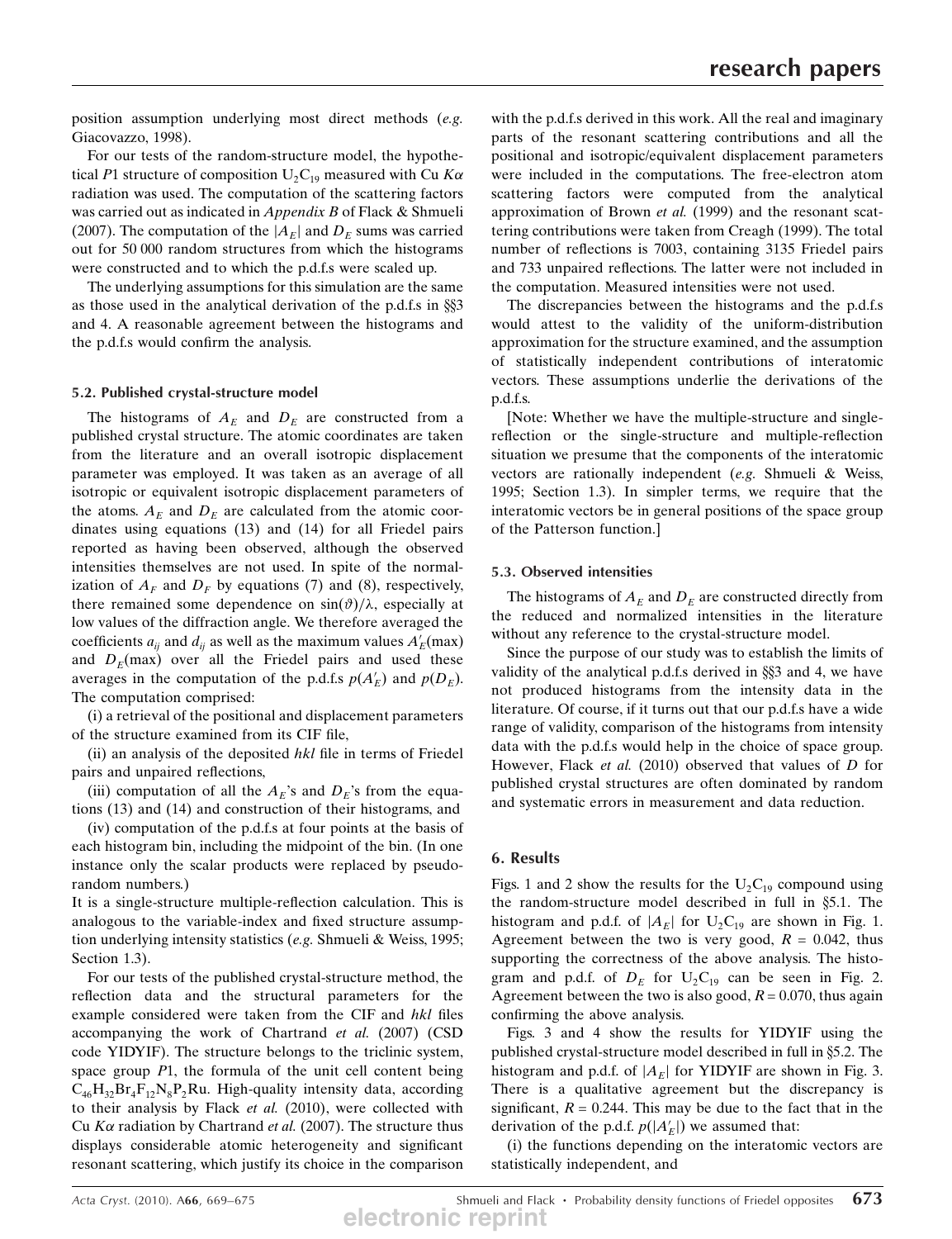(ii) the fractional parts of the scalar products  $\mathbf{h} \cdot \mathbf{R}_{ii}$  are uniformly distributed on the [0, 1] interval.

Either or both of these assumptions may not be exactly fulfilled in the case of a real crystal. It would, in principle, be possible to test the fulfillment of the second assumption by replacing the scalar products  $\mathbf{h} \cdot \mathbf{R}_{ii}$  with pseudo-random numbers, uniform on the [0, 1] interval. However, the cosine series in equation (13) would then be as likely positive as negative, while  $A_F$  is positive by definition. The physical reason for such an effect is that in general a random set of interatomic vectors is not the vector set of a random crystal structure. Such a simulation would make no physical sense.

Histogram and pdf of  $|A_E|$  sums  $[R=0.042]$ 

 $\frac{8}{100}$  $|A_{\bm{r}}(\min)|=1.028$  $|A_{\rm F}(\text{max})|=942.337$ For:  $C(19)U(2)$ 500 200 400 600 800  $|A_E|$  values

Figure 1

Histogram and p.d.f. of  $|A_E|$  for compound  $U_2C_{19}$  calculated by the random-structure model. The p.d.f. is indicated by a solid line. The discrepancy factor is  $R = 0.042$ . Full details are given in §§5.1 and 6.



#### Figure 2

Histogram and p.d.f. of  $D<sub>E</sub>$  for compound  $U<sub>2</sub>C<sub>19</sub>$  calculated by the random-structure model. The p.d.f. is indicated by a solid line. The discrepancy factor is  $R = 0.070$ . Full details are given in §§5.1 and 6.

Note, however, that all the  $A_E$ 's on which Fig. 3 is based are positive as they are derived from a real crystal structure.

The situation with the  $D<sub>E</sub>$  sums is similar. Fig. 4 shows the comparison of the histogram and p.d.f. of  $D<sub>E</sub>$ . The qualitative agreement seems to be better than that in Fig. 3 and the discrepancy between the histogram and p.d.f. is smaller,  $R =$ 0.146, than that for the  $A_F$  sums. In a separate test, since  $D_F$ may be positive as well as negative, we replaced the explicit expressions for the scalar products  $\mathbf{h} \cdot \mathbf{R}_{ii}$  with pseudo-random numbers uniform on the [0, 1] interval. The result is shown in Fig. 5. A significantly better agreement was obtained in this partial random-structure model approach,  $R = 0.076$ , and it is

## Histogram and pdf of  $A_E$  sums  $[R=0.24]$



Figure 3

Histogram and p.d.f. of  $|A_E|$  for compound YIDYIF calculated by the published crystal-structure model. The p.d.f. is indicated by a solid line. The discrepancy factor is  $R = 0.244$ . Full details are given in §§5.2 and 6.



#### Figure 4

Histogram and p.d.f. of  $D<sub>E</sub>$  for compound YIDYIF calculated by the published crystal-structure model. The p.d.f. is indicated by a solid line. The discrepancy factor is  $R = 0.146$ . Full details are given in §§5.2 and 6.